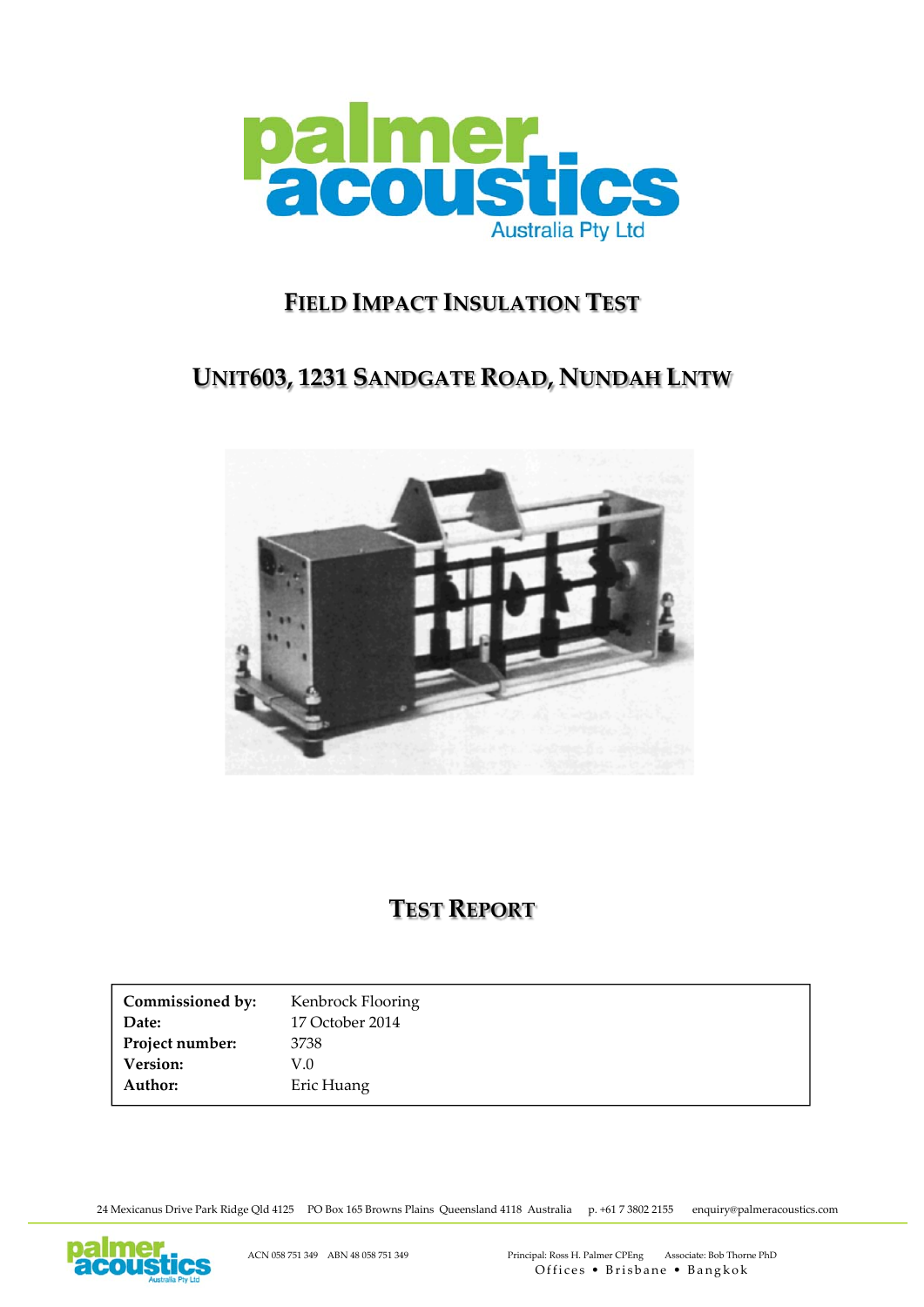| <b>DOCUMENT INFORMATION</b>                           |                              |                                                      |                  |  |                        |
|-------------------------------------------------------|------------------------------|------------------------------------------------------|------------------|--|------------------------|
| <b>Author: Eric Huang</b><br>17 October 2014<br>Date: |                              | Approved by: Ross Palmer<br>Date:<br>17 October 2014 |                  |  |                        |
|                                                       |                              | <b>VERSION HISTORY</b>                               |                  |  |                        |
| Version                                               | Description                  | Date                                                 | Author           |  | Approved by            |
| V.0                                                   | Final                        | 17/10/14                                             | Eric Huang       |  | Ross Palmer            |
|                                                       |                              |                                                      |                  |  |                        |
|                                                       |                              |                                                      |                  |  |                        |
|                                                       | <b>DOCUMENT DISTRIBUTION</b> |                                                      |                  |  |                        |
| Copy                                                  | Name/Company                 |                                                      | <b>Hard Copy</b> |  | <b>Electronic Copy</b> |
| 01                                                    | Kenbrock Flooring            |                                                      |                  |  | $\blacktriangledown$   |
| 02                                                    |                              |                                                      |                  |  |                        |
| 03                                                    |                              |                                                      |                  |  |                        |
| 04                                                    |                              |                                                      |                  |  |                        |
| 05                                                    |                              |                                                      |                  |  |                        |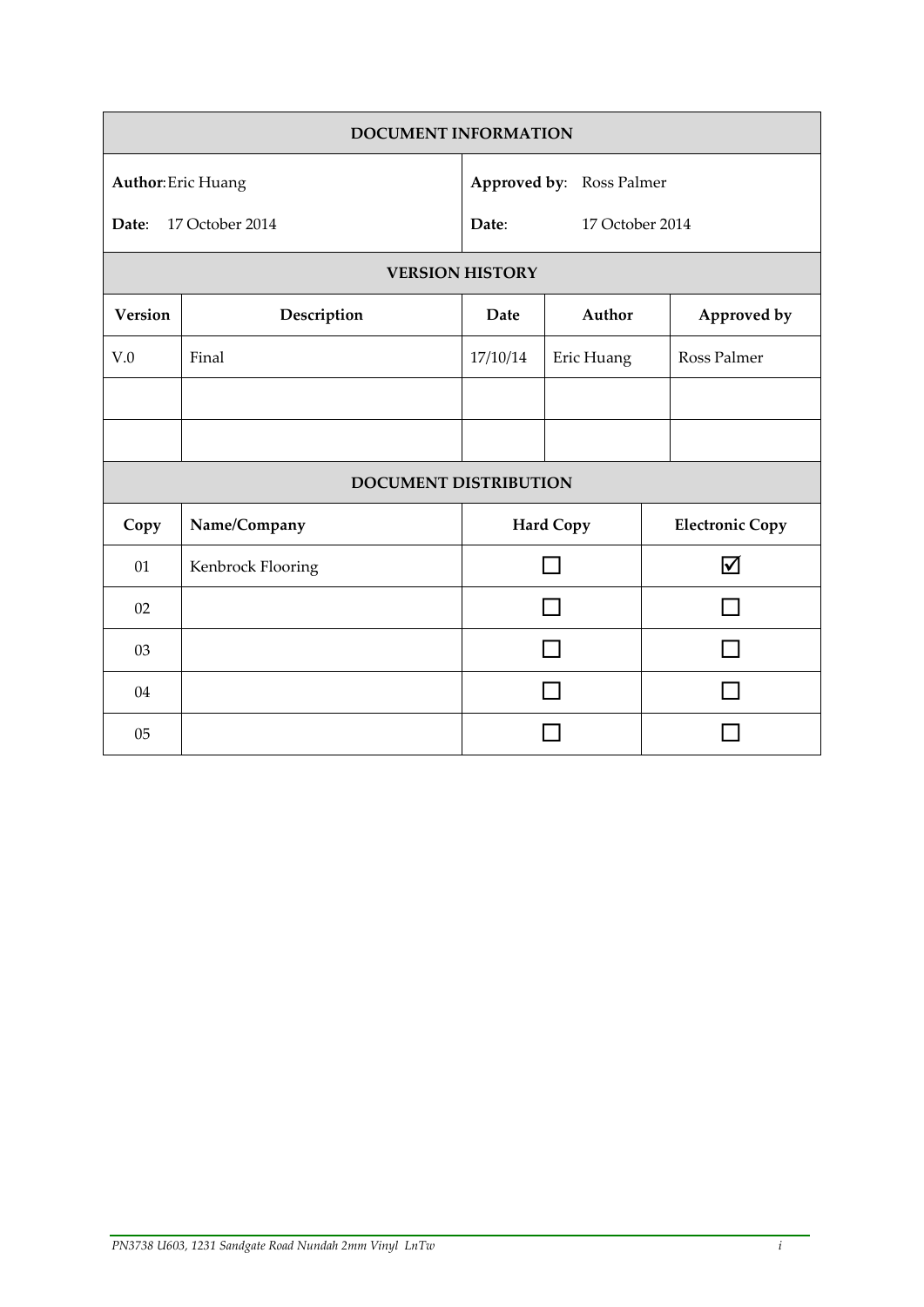| <b>TITLE</b>         | <b>Field Impact Insulation Test</b><br>Unit 603-1231 Sandgate Road, Nundah LnTw<br><b>Test Report</b> |
|----------------------|-------------------------------------------------------------------------------------------------------|
| <b>TESTS BY</b>      | Eric Huang<br>Acoustic Engineer - Palmer Acoustics (Australia) Pty Ltd                                |
| <b>REPORT DATE</b>   | 17 October 2014                                                                                       |
| <b>TEST DATE</b>     | 30 September 2014                                                                                     |
| <b>TEST LOCATION</b> | Level 6 Unit 603 Living room<br>to Level 5 Unit 503 Living room                                       |
| <b>FOR</b>           | Kenbrock Flooring                                                                                     |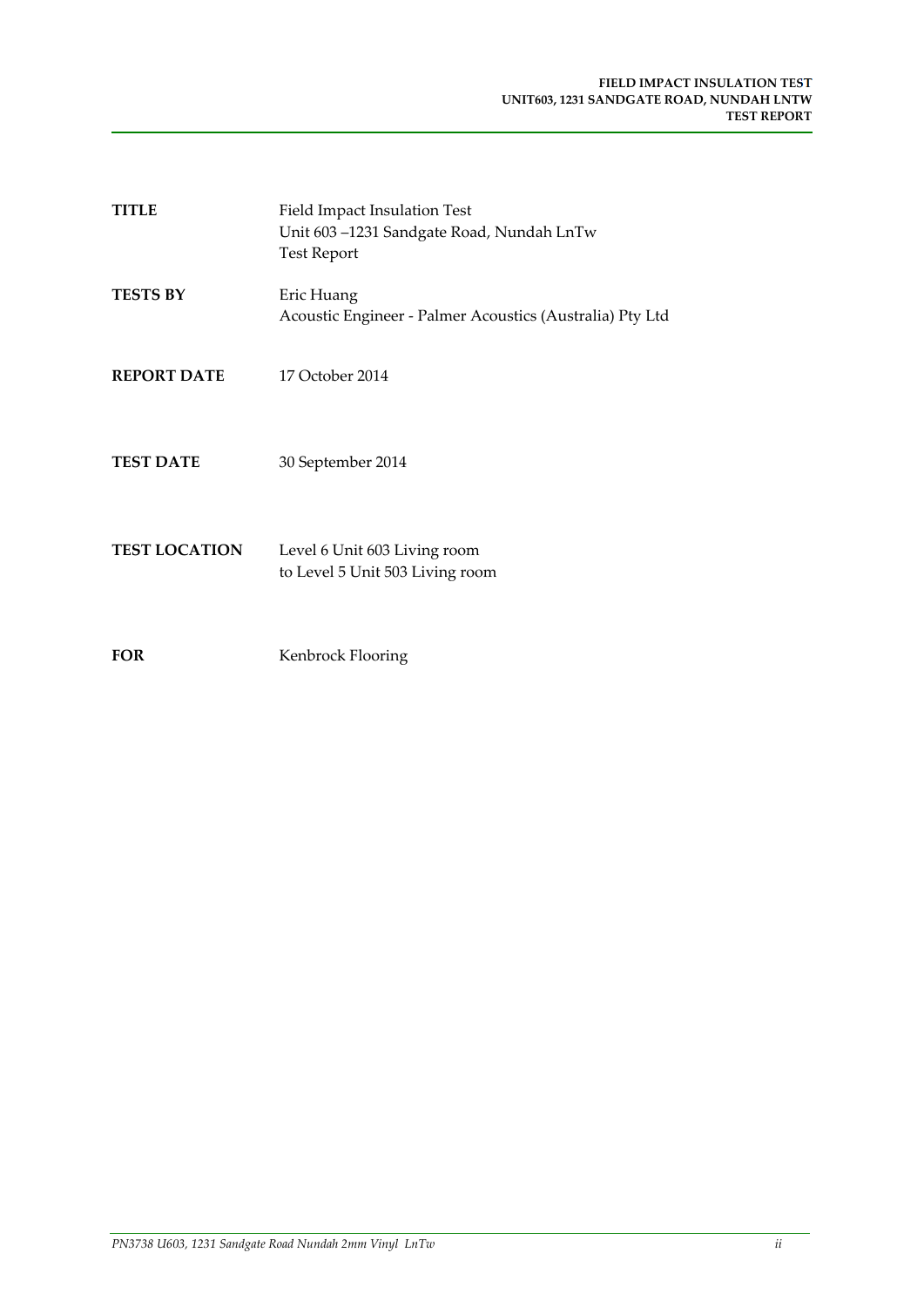# **CONTENTS**

| 2.0        |  |
|------------|--|
| 2.1<br>2.2 |  |
| 3.0        |  |
| 4.0        |  |
| 5.0        |  |
| 6.0        |  |
|            |  |
|            |  |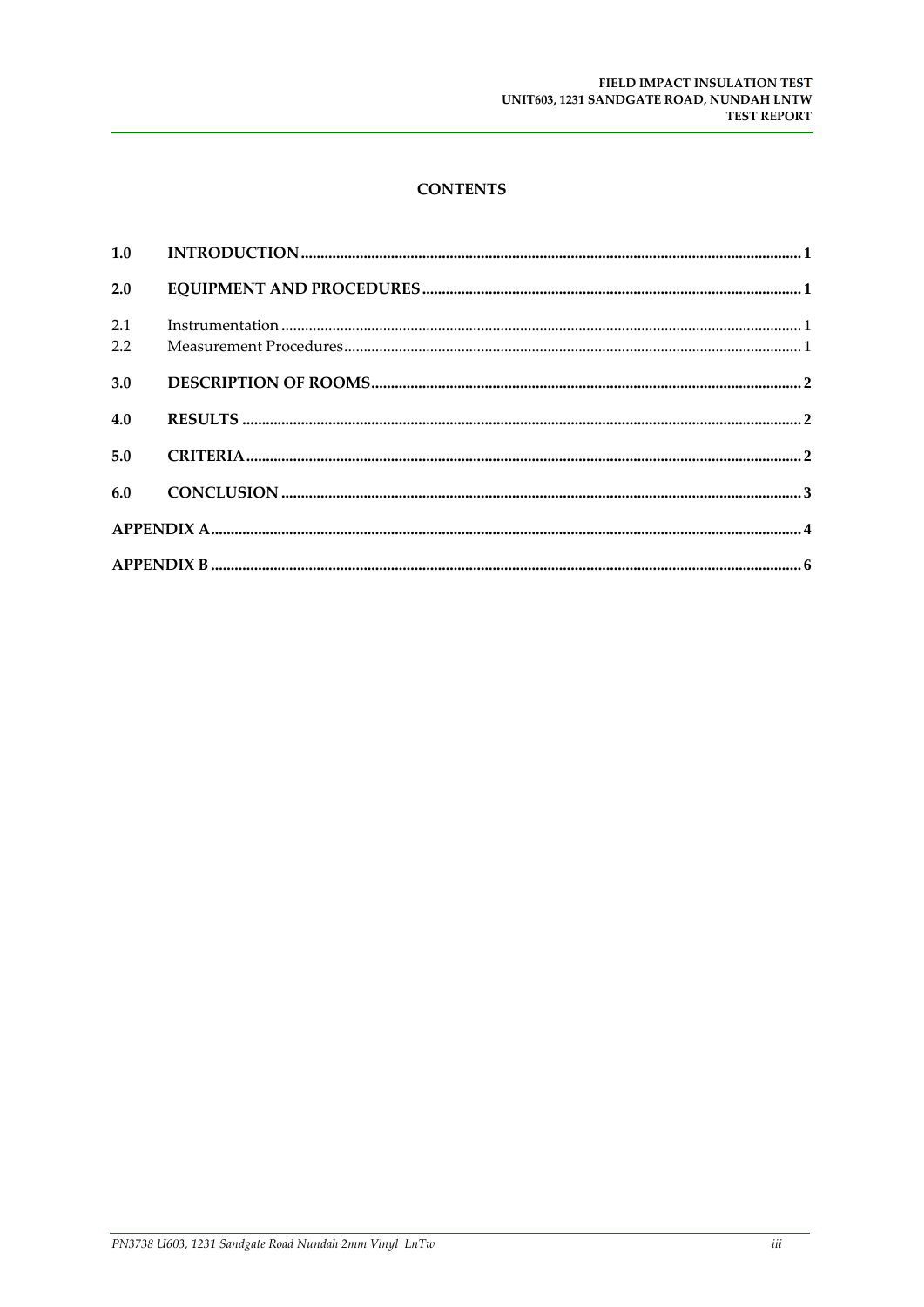## **1.0 INTRODUCTION**

Palmer Acoustics have been engaged by Kenbrock Flooring to perform a field impact insulation test at Unit 603, 1231 Sandgate Road, Nundah. The test was conducted on a vinyl sample over the living room area of Unit 503. The flooring consisted of 2mm thick vinyl flooring on the 2mm Damtec Acoustic underlay. The Unit 503 (level 5) living area is directly beneath the Unit 603 (level 6) living area. The layouts for both units are identical.

## **2.0 EQUIPMENT AND PROCEDURES**

### **2.1 Instrumentation**

The following instruments were used in the evaluation.

- Norsonics 140 Sound level meter (serial number 1403252)
- Norsonics tapping machine NOR-211A (serial number 25181)
- B & K 4231 Calibrator (serial number 2095146)

The operation of the sound level measuring equipment was field calibrated before and after each measurement session and was found to be within 0.2dB of the reference signal. All instrumentation used in this assessment holds a current calibration certificate from a certified NATA calibration laboratory.

#### **2.2 Measurement Procedures**

Testing was conducted in conformance with ISO 140/VII "Field measurement of impact sound insulation of floors". The evaluation of the results to derive the single figure ratings of FIIC and L'nT,w were conducted to:

- ISO 717‐2 1996 "Rating of insulation in buildings and of building elements Part 2 Impact Sound Insulation" and
- ASTM E989‐1989 Standard Classification for Determination of Impact Insulation Class (IIC).

The floor sample was tapped in two (2) different orientations with the receiving spaces sound measurements averaged over a 1‐minute period per test orientation.

Ambient sound levels were measured before and after the testing with the results included in the assessment as per standard.

Receiving room reverberation measurements were performed, utilising RT Software in the Norsonics 140 analyser, at four locations throughout the spaces with the results arithmetically averaged.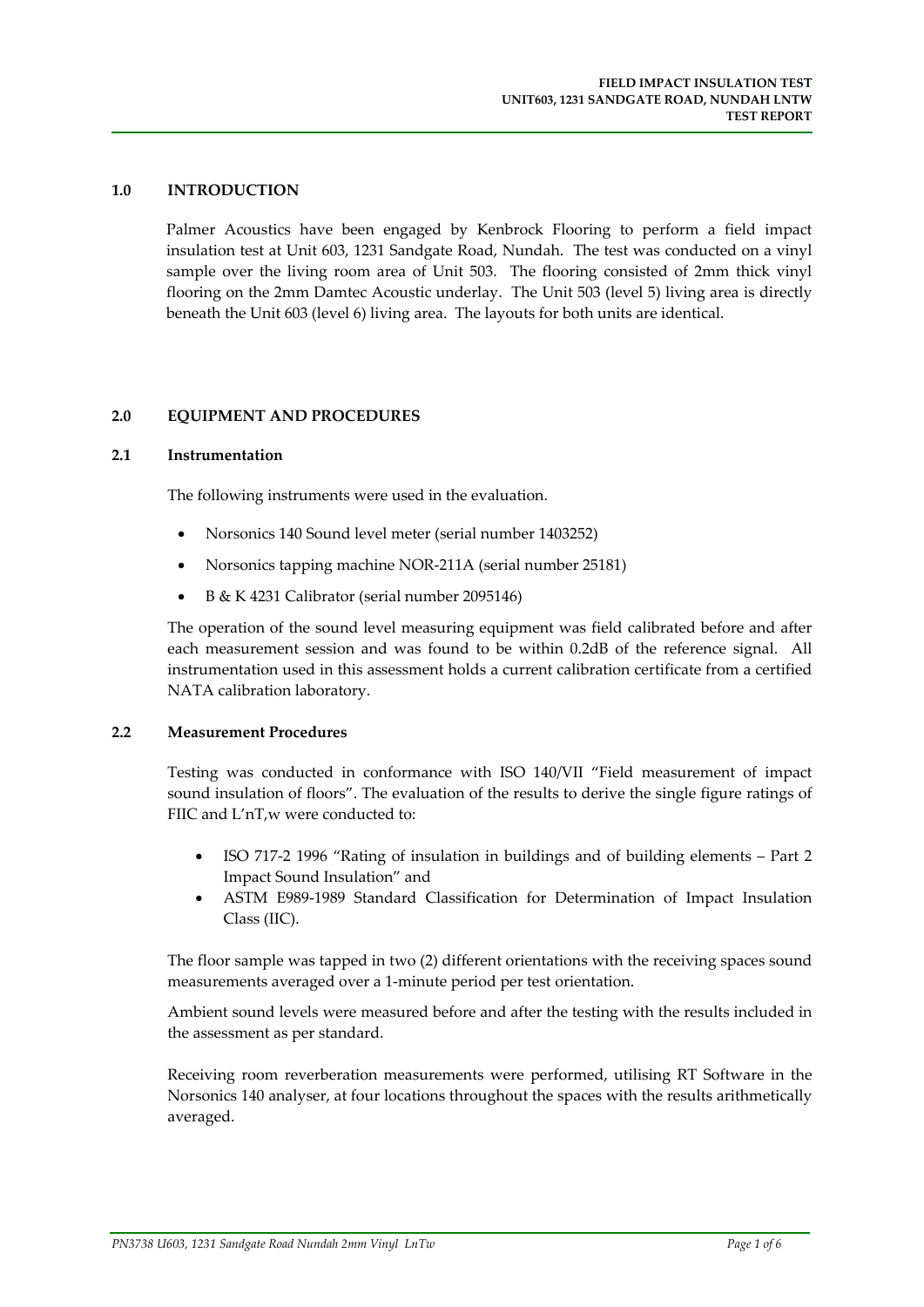# **3.0 DESCRIPTION OF ROOMS**

All windows and doors were closed in the source room and receiving room. The transmitting and receiving room was fully finished but not furnished.

### **Transmitting Room (Level 6 Unit 603 Living)**

| Test Floor:  | 200mm thick concrete slab, vinyl floor sample (loose lay); |  |
|--------------|------------------------------------------------------------|--|
| Walls:       | Plasterboard:                                              |  |
| Enclosure:   | Windows and all doors were closed;                         |  |
| Room finish: | Not furnished.                                             |  |

## **Receiving Room (Level 5 Unit 503 Living)**

| Floor:       | Carpet floor;                       |
|--------------|-------------------------------------|
| Ceiling:     | 100mm gap with plasterboard ceiling |
| Walls:       | Plasterboard;                       |
| Enclosure:   | Windows and all doors were closed;  |
| Room finish: | Not furnished.                      |



### **4.0 RESULTS**

Our test gave the following result:

| <b>Test System</b>                             | $L'nT,w$   $CI$ | FIIC |
|------------------------------------------------|-----------------|------|
| 2mm vinyl with 2mm Damtec Underlay (loose lay) |                 |      |

**Table 1:** Test Result Summary – impact test

A Test Certificates detailing the  $\frac{1}{3}$  octave band results are provided in Appendix B to this report in terms of L'nT,w, and related spectrum adaptation terms in accordance with ISO 717 ‐ 2: 1996

 $L'nT,w$  and  $C<sub>1</sub>$  are terms used in the Building Code of Australia (BCA), see also Appendix A. It should be noted that L'nT,w is a weighted room noise level and that a lower number represents better performance.

## **5.0 CRITERIA**

The current Building Code of Australia (BCA) 2013 sets the following conditions:

*F5.4 Sound insulation rating of floors* 

A floor in a Class 2 or 3 building must have an Rw + Ctr (airborne) not less than 50 and an *L'nT,w + CI (impact) not more than 62 if it separates—*

- *(i) sole‐occupancy units; or*
- *(ii) a sole‐occupancy unit from a plant room, lift shaft, stairway, public corridor, public lobby or the like, or parts of a different classification.*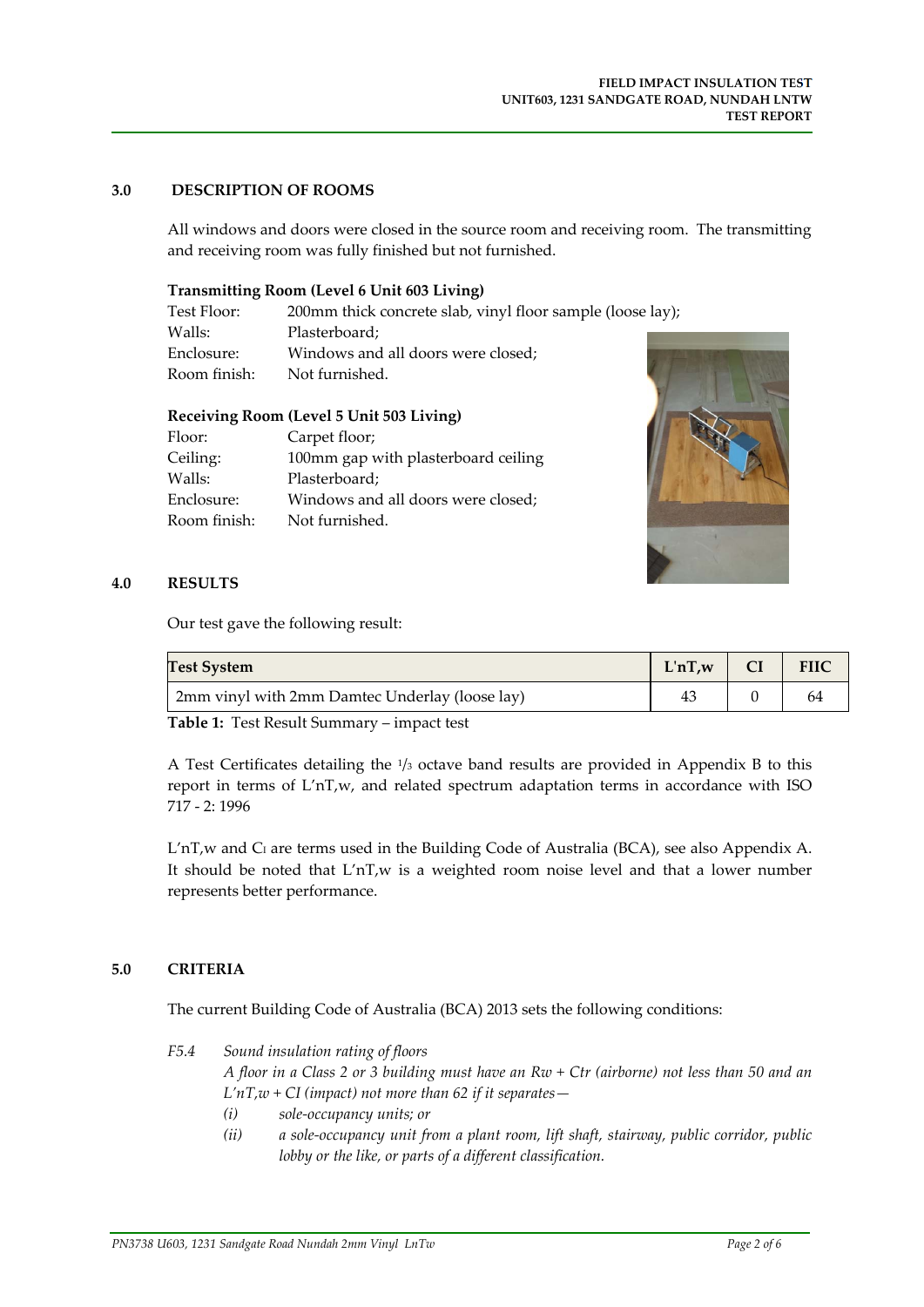# **6.0 CONCLUSION**

The tested sample shows an impact insulation of 43. The 2mm thick vinyl sample with 2mm thick Damtec underlay installed on the living area of Unit 603 was under the criterion defined in the BCA 2013.

Author: Reviewed by:

6 Uwarz

**ERIC HUANG** BEng Engineer

 $H^{ab}$ 

**ROSS H. PALMER** CPEng RPEQ Principal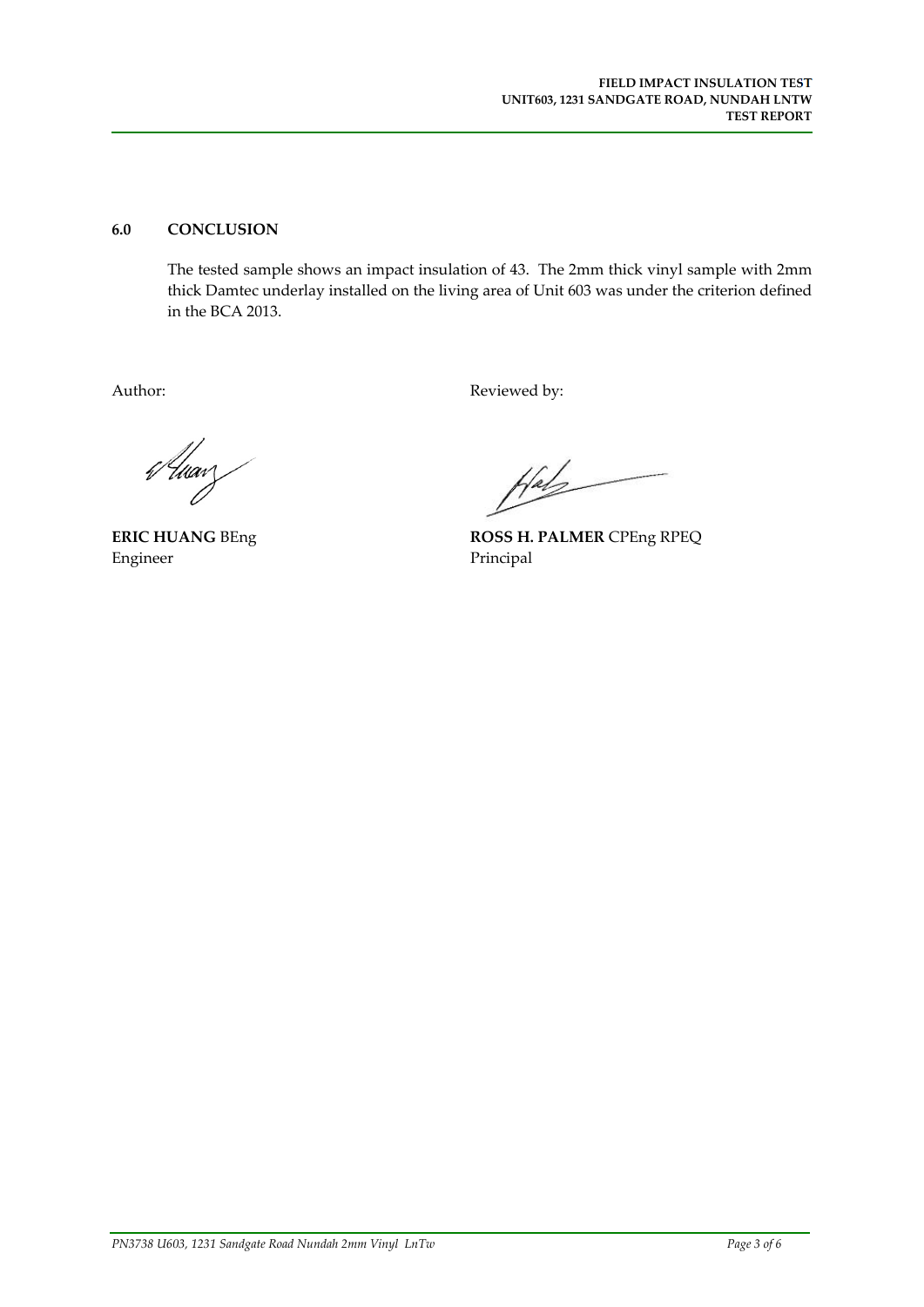# **APPENDIX A**

# GLOSSARY

# **IMPACT MEASUREMENT AND ASSESSMENT DESCRIPTORS**

- $L_{\text{deg}}$ <sup>T</sup> Time average A-weighted sound pressure level is the average energy equivalent level of the A Weighted sound over a period "T".
- *LAeq* **–** Equivalent Continuous Noise Level. The noise level in dB(A) which if present for the entire measurement period would produce the same sound energy to be received as was actually received as a result of a signal which varied with time. Normally abbreviated to  $L_{eq}$  or "L<sub>Aeq</sub>", often followed by a specification of the time period (such as 1 hour or 8 hours) indicating the period of time to which the measured value has been normalized;
- *L'nT,w* Weighted Standardised impact sound pressure level; a measurement of impact sound transmission between rooms. Lower values denote better performance. The single figure measure is derived by adapting a standard response curve to measured 1/3 octave band sound pressure levels. Measured results are adjusted based upon a reverberation tome of 0.5 sec in receiving room. Normally derived from a field test.
- *L'n,w* Weighted Normalized impact sound pressure level; a laboratory measurement of impact sound transmission between rooms. Lower values denote better performance. The single figure measure is derived by adapting a standard response curve to measured 1/3 octave band sound pressure level measurements. Measured results are adjusted based on the absorption of 10m2 in the receiving room. Normally derived from a laboratory test.
- *CI* **–** A spectrum adaptation term compensating for the effect of floor coverings when applied to bare floors under test. The usually negative value, in decibels, is added to the single-number quantity,  $L'_{nw}$  or  $L'_{nTw}$ .
- *Field Impact Insulation Class (FIIC)* **–** a single‐number rating derived from measured values of normalized one‐third octave band impact sound pressure levels in accordance with Eq 4 and the reference contours in Classification E 989. It provides an estimate of the sound insulating performance of a floor‐ceiling assembly and associated support structures under tapping machine excitation.
- *Impact Insulation Class (IIC)* **–** This classification covers the determination of a single‐figure rating that can be used for comparing floor‐ceiling assemblies for general building design purposes.
- *Impact Sound Pressure Level (L)* **–** the average sound pressure level in a specified frequency band produced in the receiving room by the operation of the standard tapping machine on the floor assembly, averaged over each of the specified machine positions.
- *L'nT – Standardised Impact Sound Pressure Level* **–** the impact sound pressure level standardised to room with a reference reverberation time of 0.5 seconds.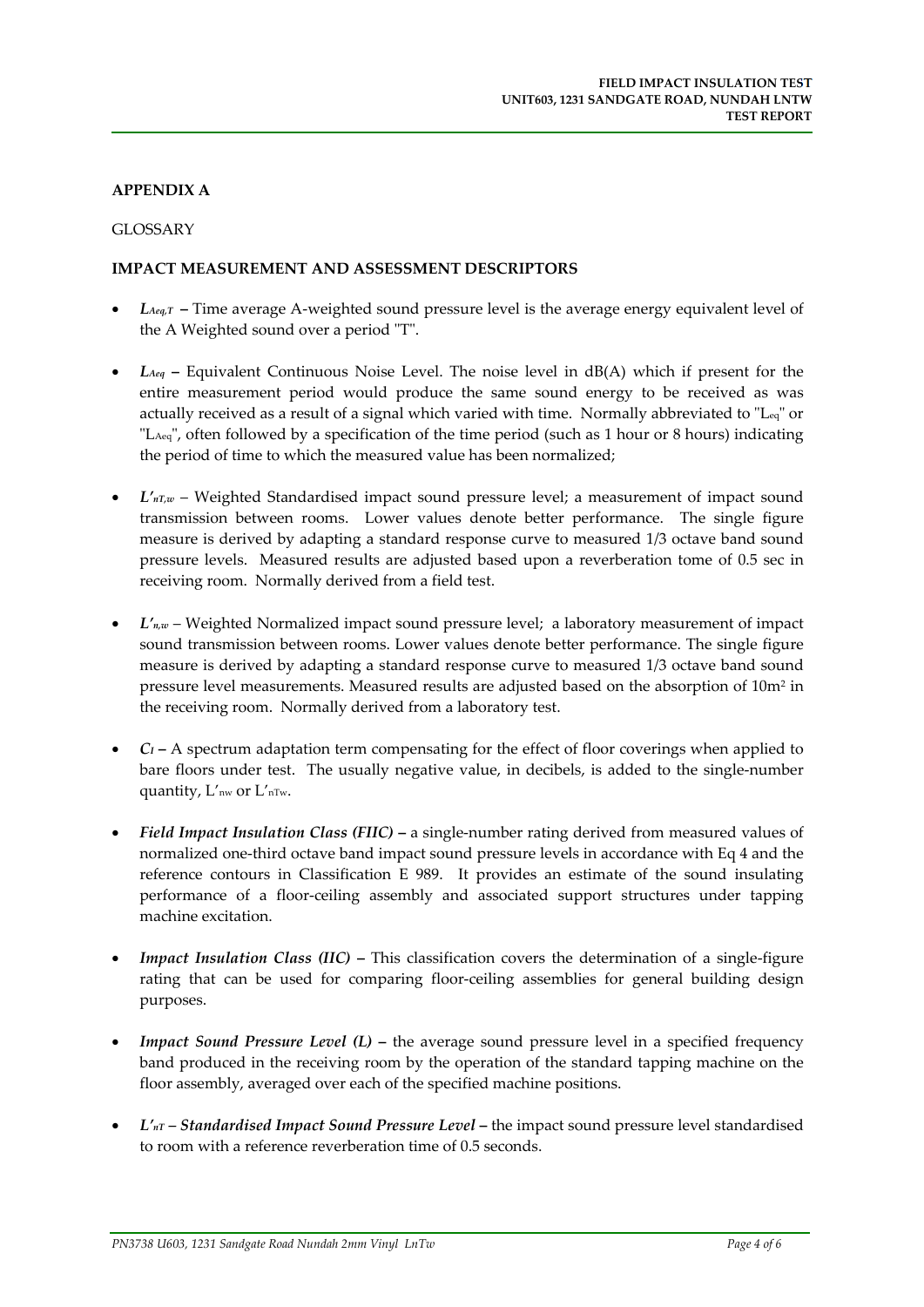- *L'n – Normalized Impact Sound Pressure Level* the impact sound pressure level normalized to reference absorption area of 10 metric sabins (108 sabins).
- *Receiving Room* **–** a room below or adjacent to the floor specimen under test in which the impact sound pressure levels are measured.
- *Source Room* **–** the room containing the tapping machine.

# **STANDARDS**

• *ISO*  $140 - 6$ 

Acoustics – Measurement of sound Insulation in buildings and of building elements – Part 6: Laboratory measurements of impact sound insulation of floors

*ISO 140 – 7*

Acoustics – Measurement of sound Insulation in buildings and of building elements – Part 7: Field measurements of impact sound insulation of floors

*ISO 717 – 2*

Acoustics – Rating of sound insulation in building and of building elements – Part 2: Impact sound insulation

- *ASTM Classification E 1007 – 97* Standard Test Method for Field Measurement of Tapping Machine Impact Sound Transmission Through Floor‐Ceiling Assemblies and Associated Support Structures
- *ASTM Classification E 989 – 89* Standard Classification for Determination of Impact Insulation Class (IIC)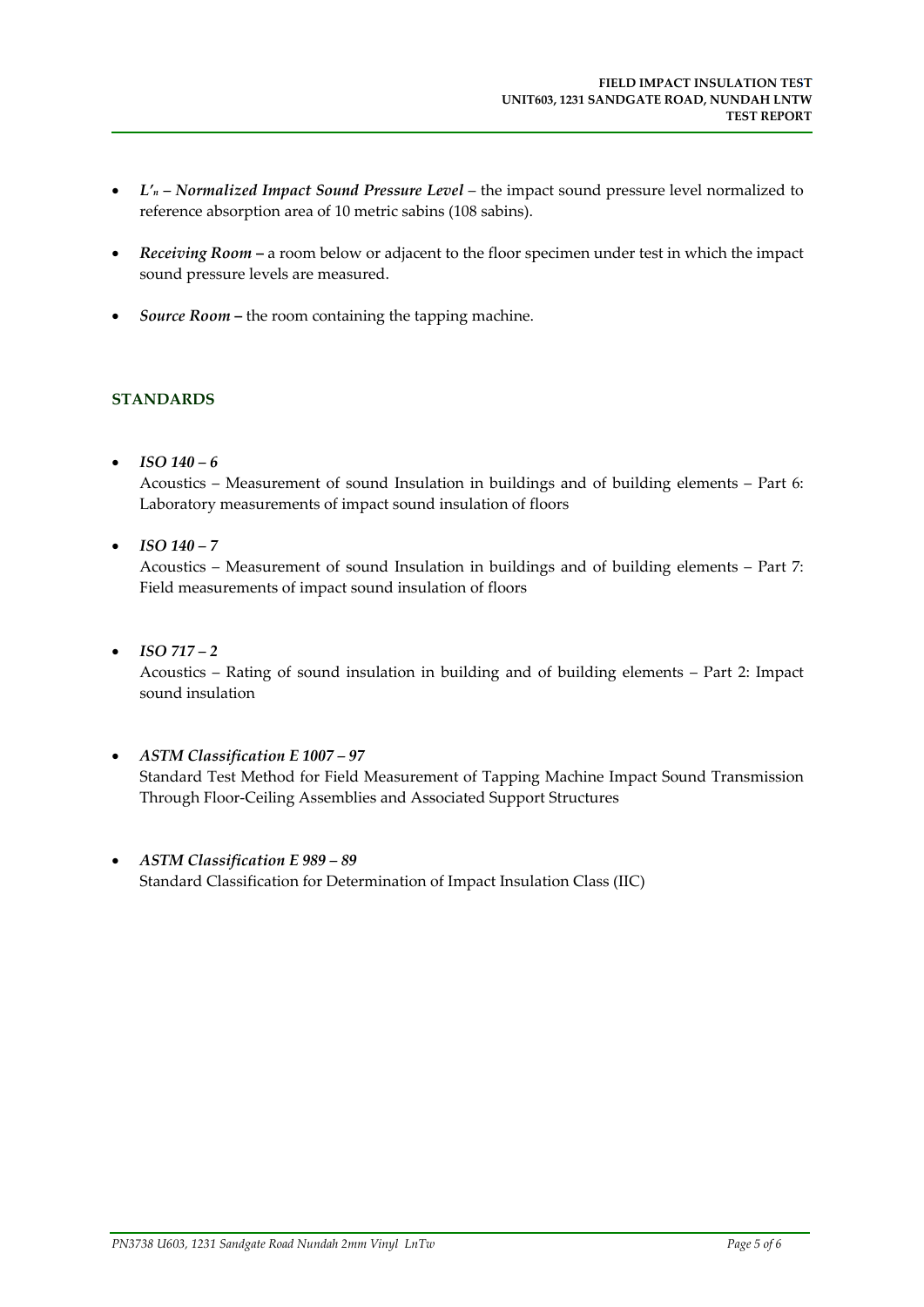# **APPENDIX B**

Test certificate (1)